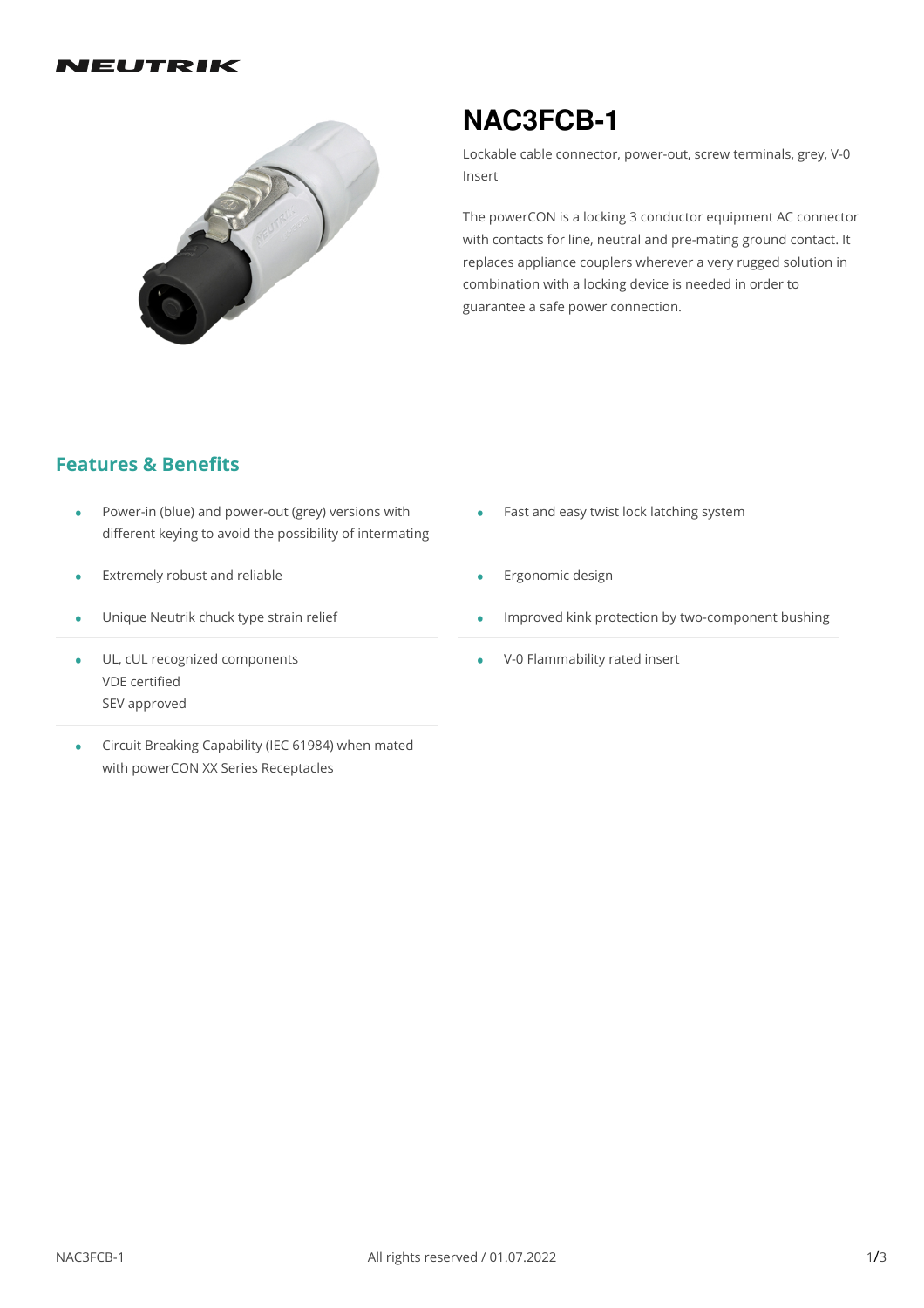## **NEUTRIK**

### **Technical Information**

| <b>Product</b> |           |
|----------------|-----------|
| <b>Title</b>   | NAC3FCB-1 |
| Gender         | female    |

| <b>Electrical</b>                    |                        |
|--------------------------------------|------------------------|
| <b>Contact resistance</b>            | $\leq$ 2 m $\Omega$    |
| <b>Dielectric strength</b>           | 4 kVdc / 2.8 kVac      |
| Insulation resistance                | $>$ 10 GΩ (initial)    |
| <b>Number of electrical contacts</b> | $2 + PE$               |
| <b>Rating Europe</b>                 | EN 61984:20 A 250 V AC |
| <b>Rating USA</b>                    | UL 1977:20 A 250 V AC  |

| <b>Mechanical</b>     |                                                   |
|-----------------------|---------------------------------------------------|
| Cable O.D.            | $6 - 15$ mm $(1)$                                 |
| Lifetime              | > 1000 mating cycles                              |
| Wiresize              | $2,5$ mm <sup>2</sup>                             |
| Wiresize              | 12 AWG                                            |
| <b>Locking device</b> | Quick Lock                                        |
| (1)                   | Cable O.D. range limited to 6 mm - 14 mm acc. VDE |

| <b>Material</b>        |                    |
|------------------------|--------------------|
| <b>Contact plating</b> | Ag                 |
| <b>Contacts</b>        | Copper Alloy       |
| <b>Insert</b>          | Polyamide (PA 6.6) |
| <b>Locking element</b> | Zinc diecast       |
| <b>Shell</b>           | Polyamide (PA 6.6) |
| <b>Strain relief</b>   | Polyacetal         |